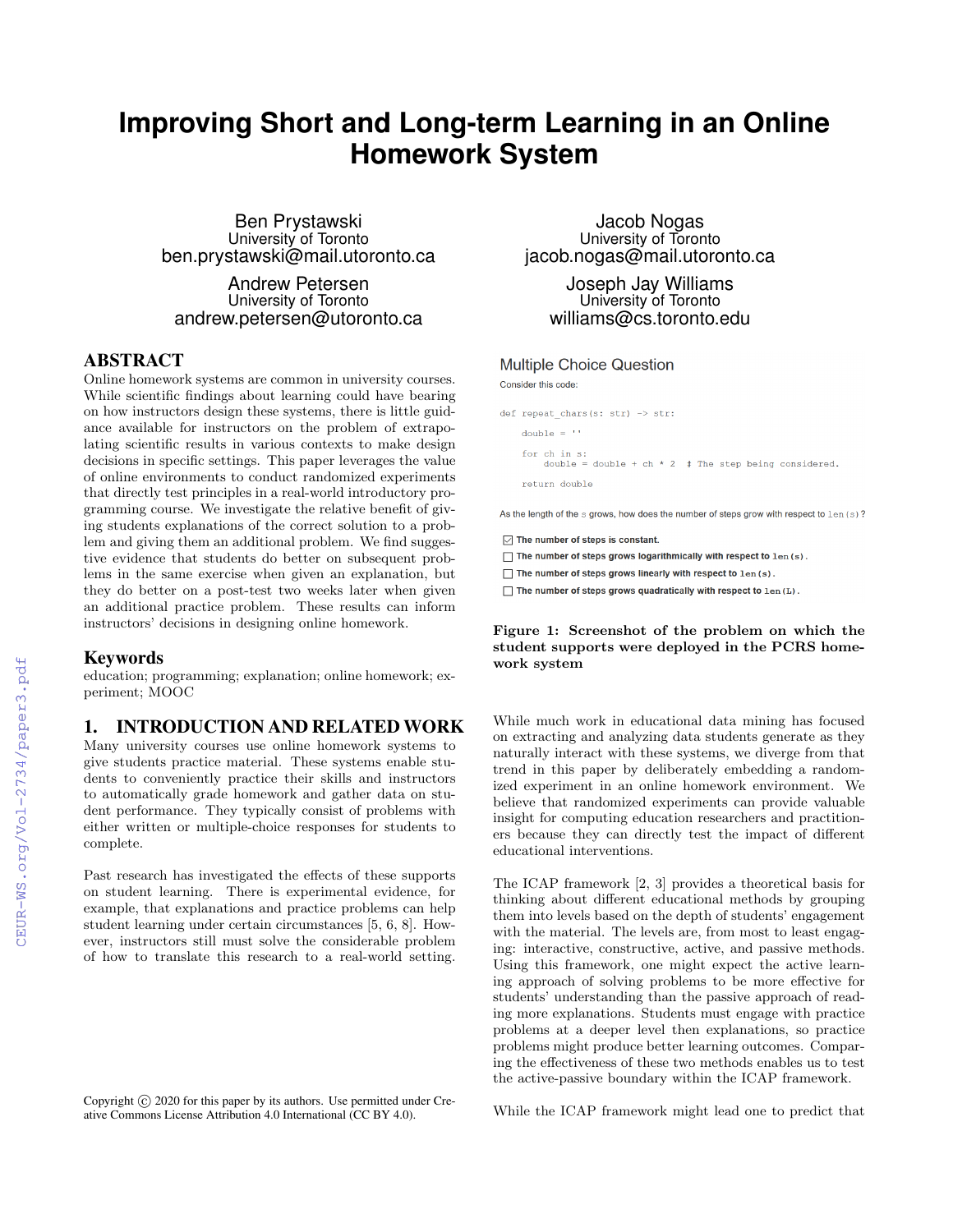Here is another problem you can try:

#### Consider this code:

```
def print output (s: str) -> None:
    for i in s:
        print (i * 4) # The step being considered.
```
As the length of the s grows, how does the number of steps grow with respect to  $len(s)$ ?

| $\Box$ The number of steps is constant.                                  |
|--------------------------------------------------------------------------|
| $\Box$ The number of steps grows logarithmically with respect to len(s). |
| $\Box$ The number of steps grows linearly with respect to len(s).        |
| $\Box$ The number of steps grows quadratically with respect to len(s).   |

#### Figure 2: An additional problem given to some students as a follow-up exercise in the online homework system

an additional problem should be more helpful to learning than an explanation, this could be confounded by the fact that the additional problem is optional. If students spend enough time thinking about and attempting the problem, it should improve their understanding beyond the improvement they would see from reading an explanation of the solution. However, it is also possible that students will dedicate less time and attention to the additional problem than they would to the explanation as trying to solve a problem is a more daunting task than reading an explanation. Furthermore, there is the variable of time to improvement. Perhaps students will not see any immediate benefit from trying an additional problem, but doing it will help their learning in the longer term by cementing their understanding of the concept the problem tests. Will students benefit from additional homework immediately, or will the improvement affect how well the student remembers that week's material later? Both hypotheses appear plausible. Likewise, one might expect that additional explanations will not have a significant effect on student learning. They fit into the passive category of the ICAP framework, which is the lowest level of engagement. The explanation is also optional to read, so students might ignore it entirely. However, one might also expect that reading a well-written explanation of a concept will deepen a student's understanding of the concept they are being tested on. Furthermore, it could be the case that students forget the explanation as soon as they finish working on the exercise, but it could also improve their understanding over a longer period of time, similar to how they remember what they learned from lectures when completing homework.

There is evidence that providing students with instructional explanations when they are solving problems can benefit learning – which is intuitive. However, these explanations are not always effective, especially when they merely give away the answer rather than help students come to see how to solve a problem [8, 11]. For instance, when learners al-



Figure 3: Names of problems in week 10 (top) with corresponding problems in week 12 (bottom). Blue lines indicate correspondence between problems. Problems with the same name are identical, while problems ending in "v2" are very similar but with minor differences such as different variable names. Learning supports were all deployed on the problem "Repeat Chars" in week 10.

ready have some knowledge about a subject, providing additional explanations instead of other knowledge-reinforcing activities can be detrimental to learning [12]. There has also been considerable research on prompting students to write their own explanations in a laboratory setting, finding that having students write their own explanations of key course concepts can help learning [10, 4].

Similarly, the effects of solving problems on learning can be varied and complex under different circumstances. For instance, there is a large body of research on the design of intelligent tutoring systems which automatically determine which practice problems to show learners and in what order to improve their understanding most effectively [1]. However, mathematics and computer science education research point to the challenges in assuming additional practice of problems is always helpful, as sometimes it is a poor use of students' time, or leads them them to focus on procedural knowledge, instead of understanding the underlying principles [7, 9].

These studies have shown that even in a controlled laboratory environment, the effects of these intuitively-helpful interventions vary significantly. Instructors seeking to apply these findings to their courses face the problem of translating findings in laboratory experiments to design decisions about what kind of support to provide in online problems and other educational environments.

Many counterintuitive effects have been found in prior education research, so it is essential to empirically study the effects of interventions before recommending them to instructors. In this paper, we extend upon past literature about the role of reading explanations and solving problems in learning and provide empirical evidence on how these forms of student support affect learning in a real-world setting. Ultimately, we hypothesize that students will perform better on subsequent tests of their understanding when they are shown an additional problem compared to when they are shown an explanation. This hypothesis is motivated by the active-passive boundary from the ICAP framework.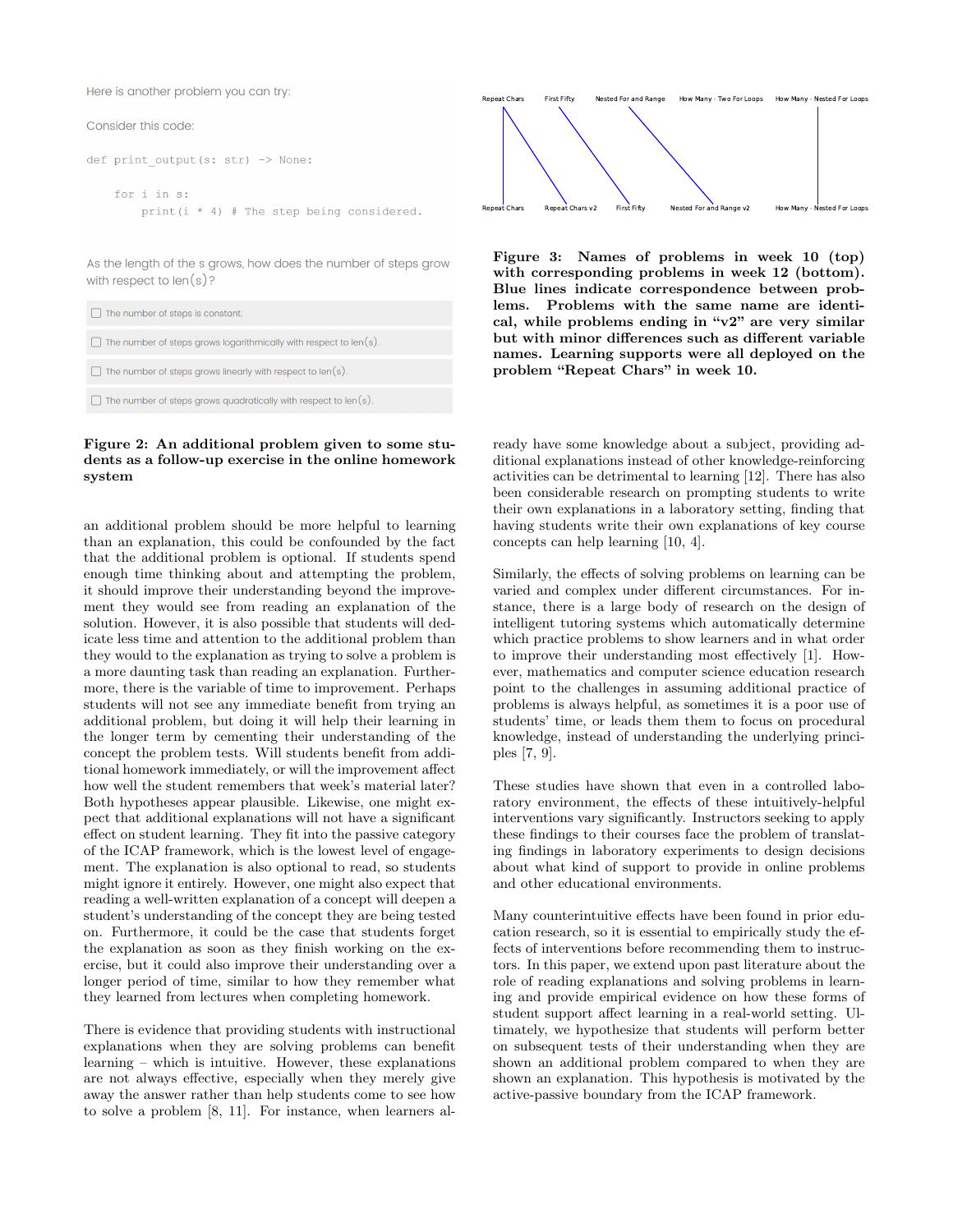

Figure 4: Effect of giving an explanation on number of attempts to get the right answer on subsequent problems in the same exercise. T-test results: none vs. short:  $(t(490)=1.24, p=0.215)$ , none vs. long:  $(t(491)=-1.29, p=0.195)$ , short vs. long:  $(t(309)=-1.29, p=0.195)$ 0.0263, p=0.979)

#### 2. METHODS

The context for the experiment on explanations and additional practice problems was the Programming Course Resource System (PCRS) online homework system for the introductory computer programming course at the University of Toronto. This course spans one twelve-week semester and students are given for-credit online homework exercises each week. The problem we deployed the supports on is shown in Figure 1. It asks students to analyze the runtime of a for loop in Python.

A total of 648 students completed the homework in week 10 of the course. 478 of these students also completed the optional follow-up exercise in week 12. There were 5 problems in each week. This choice of weeks ensures that there is considerable delay between the initial intervention and subsequent measurement, enabling us to measure long-term learning.

In the experiment, after students attempted a homework problem in week 10 of the course, we used a factorial design to independently vary two factors: whether an explanation was provided and whether an additional problem was provided. The experiment was performed in the context of a multiple-choice problem pertaining to run-time analysis, shown in Figure 1. Students were given course credit for completing the main problem, but did not have any direct incentive to read the explanation or attempt the additional problem.

To measure the impact on learning over a longer time frame, we designed a post-test with problems that were either identical to or variants of the problems asked in week 10. We gave these problems to students two weeks after the experiment (week 12). Some follow-up problems were identical to the corresponding week 10 problems and others had features of the problem changed, such as having a loop executing 50 times rather than 30. Students were not at ceiling performance in the post-test, suggesting that they did not remem-



Figure 5: Effect of giving an explanation on number of attempts to get the right answer on the same problem given two weeks later. T-test results: none vs. short:  $(t(364)=0.300, p=0.764)$ , none vs. long:  $(t(372)=0.433, p=0.665)$ , short vs. long: (t(214)=0.126, p=0.900)

ber the exact answers by week 12, so these were non-trivial measures of learning. Figure 3 shows the names of problems in week 10 and the corresponding problems in the week 12 follow-up activity. All of these problems were focused on analyzing the runtime of Python programs.

#### 2.1 Experimental Factors

We experimentally varied two variables in a factorial experiment. Each time the student submitted an answer to the first problem of the exercise, they were randomly assigned to a condition for the Explanation factor and the Additional Problem factor.

The Explanation factor had three levels: absent (none), short, or long. The short explanation states, "The third answer is correct because the code inside the for loop takes constant steps regardless of len(s) and it will be executed len(s) times." The long explanation states "Suppose  $s =$ 'cat'. Then, double = double + ch  $*$  2 will be executed 3 times because the for loop iterate through each character of s (i.e.  $c'$ ,  $a'$  and  $t'$ ). Now, suppose  $s = 'g o o g le'.$  Then  $double = double + ch * 2$  will be executed 6 times. As you can see, if len(s) doubles, the number of steps also doubles. So, the third answer is correct."

The Additional Problem factor had two levels: absent (none) or present (one additional problem that was very similar to the problem students had attempted in asking them to trace through a for loop and determine its time complexity). A screenshot of this problem is shown in Figure  $2<sup>1</sup>$ 

To measure how well a student performs on a problem, we used the number of attempts until the first correct answer. This is simply the number of submissions made before the

<sup>1</sup>These factors were varied in the context of a larger experiment with more factors that will not be described in this paper in the interest of space. We used weighted randomization in favour of not showing students additional activities to avoid overwhelming them with too many activities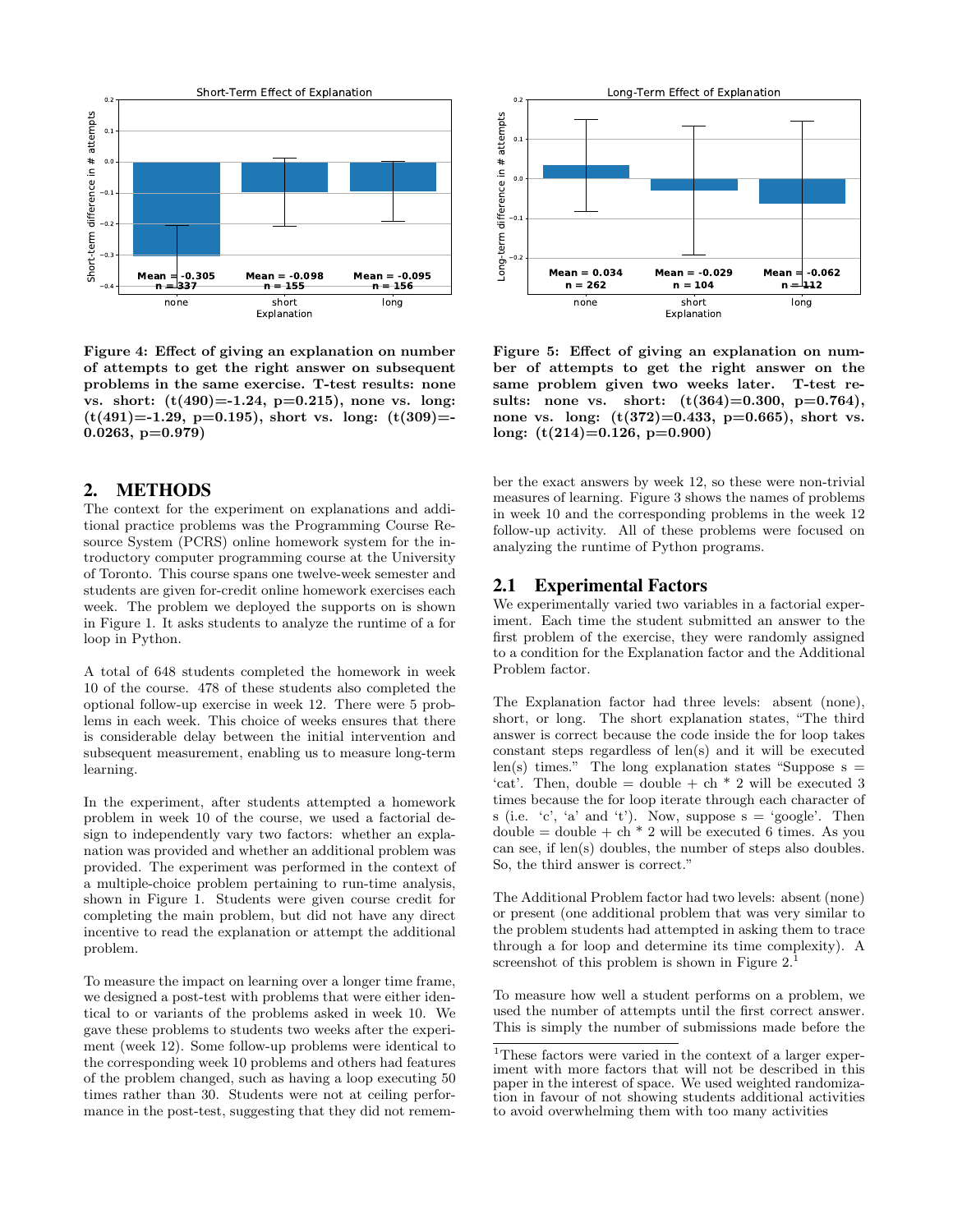

Figure 6: Effect of giving an additional problem on number of attempts to get the right answer on subsequent problems in the same exercise. T-test result:  $(t(646)=0.158, p=0.874)$ 

student selects all of the correct options and none of the incorrect options on the multiple-choice problem. For example, if a student gets the problem correct on their first try, their number of attempts is 1. If they get the first attempt wrong but the second attempt right, their number of attempts is 2.

To measure short-term improvement, we took the difference between the number of attempts on problem 1 of the week 10 exercise and the average number of attempts for the remaining four problems in that exercise. This number can be negative if students did worse on the remaining problems than they did on the problem we deployed the supports on, and the higher the number, the greater the improvement.

To measure improvement on the delayed exercise, we took the difference between the number of attempts on problem 1 of the week 10 exercise and the number of attempts on the exact same problem when presented in the week 12 followup.

#### 3. RESULTS AND DISCUSSION

In this section, we first show a lack of evidence for an improvement in performance between the problem we added student support to in week 10 and the same problem given in a follow-up exercise in week 12. Next, we analyze the effects of the Explanation and Additional Problem factors. Our results did not reach the significance threshold of  $p < 0.05$ , and as such they should be interpreted with caution. We present suggestive evidence that the explanations were helpful on the same homework exercise  $(t(490)=1.24, p=0.215)$ , but not on the follow-up test two weeks later  $(t(364)=0.300,$ p=0.764). Finally, we show the reverse trend with the Additional Problem: it was not helpful in the same homework exercise  $(t(646)=0.158, p=0.874)$  but might have been in the follow-up exercise two weeks later  $(t(476)=1.602, p=0.110)$ . We interpret how these results can inform instructors' design choices and address possible limitations of the work.



Figure 7: Effect of giving an additional problem on number of attempts to get the right answer on the same problem given two weeks later. T-test result:  $(t(476)=1.602, p=0.110)$ 

#### 3.1 Minor improvement on the same problem

Students took only slightly fewer attempts to get the problem correct in week 12 compared to week 10. While they took 2.07 attempts on average to get the answer right in week 10, they took 2.02 attempts to get the answer right on week 12, even though they had completed the same problem just two weeks before. We found little evidence that students improved between solving a problem in week 10 and solving the same problem in week  $12 \ (t(1136)=0.529, p=0.597)$ . This suggests that students might not have remembered the answer to the problem even when they already solved it two weeks earlier, meaning testing them on the same problem in week 12 appears to be a non-trivial measure of their understanding of the same concepts.

## 3.2 Explanations might have helped in the short term

We found no statistically significant difference between students who were given explanations and those who were not. However, the results suggest that when students were given explanations, they took slightly fewer attempts to get the right answer in subsequent problems than those who did not, regardless of whether they saw a short  $(t(490)=1.24,$  $p=0.215$ ) or long explanation  $(t(491)=1.29, p=0.195)$ , as shown in Figure 4. However, the effect of seeing explanations was much smaller in the long term, as the sample means were similar in all three conditions. This is shown in Figure 5 and suggests that an explanation in a homework context might be useful only during that homework session. This could have happened because the problems tested a procedural skill, namely runtime analysis. While reading an explanation gives students a clear formula they can apply in subsequent runtime analysis, they might forget that formula when they stop working on their homework and lose the benefit of the explanation.

## 3.3 Additional Problems might have helped in the long term

Similarly to the Explanation factor, we did not find statistically significant evidence for a difference in means for the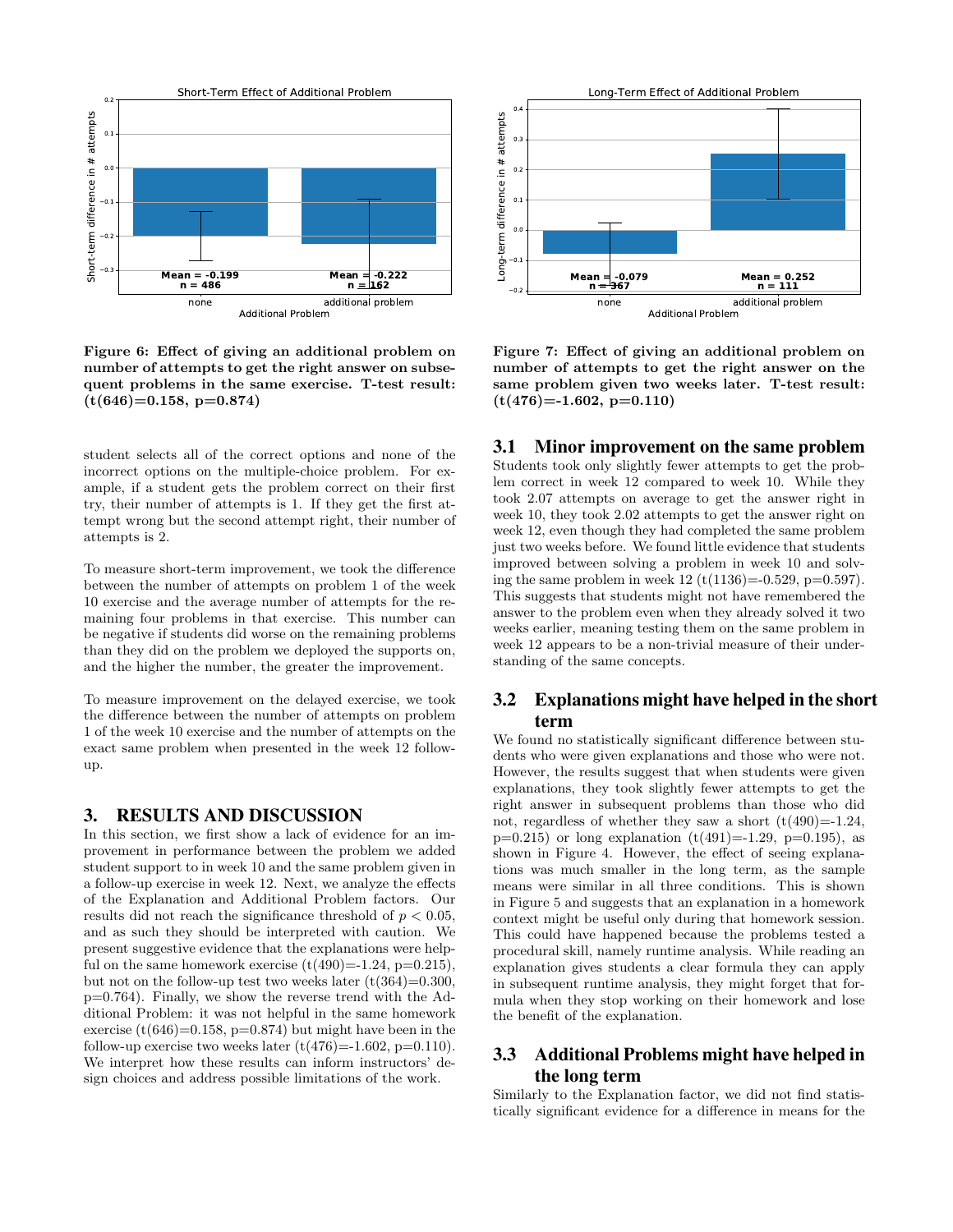Additional Problem factor. However, we still found suggestive evidence that giving an additional problem has an effect in the long term. We did not find evidence for a difference between the performance of students who were shown an additional problem and those who were not on subsequent problems in the same homework exercise, but students who received the additional problem took fewer attempts in the post-test  $(t(476)=1.602, p=0.110)$ . These results are shown in Figures 6 and 7 respectively.<sup>2</sup> This difference might suggest that the value of the additional practice problem was primarily as a memory aid. Doing more problems could have helped students remember the skill they learned better when writing the post-test. If this knowledge is already in their minds when they are doing the exercise, it makes sense that they did not benefit immediately from more practice. However, they might remember more when writing the post-test, which would explain the improvement in performance there.

#### 3.4 Limitations

A notable limitation of this work was the lack of statistical signficance. However, the results are consistent with each other and align with ideas from the ICAP framework. As such, they suggest a trend that could inform future research. In the interest of open and replicable science, it can be valuable to publish suggestive and negative results that do not meet the threshold for statistical significance. Real-world data is often messy and suggestive results can reveal crucial new directions for analysis.

Another limitation of this work is that the problems in the week 12 follow-up were not all identical to those in the week 10 homework. They tested the same concepts and some were exact copies, but others were slight modifications of problems on the original homework. Therefore, the observed results might be due to the supports having different degrees of relevance to the problems in week 10 and week 12 rather than the duration between support and post-test. We have mitigated this by using the differences between number of attempts on the problem we applied the explanations and additional problem to and the relevant subsequent problems as dependent variables, so if one intervention improves students' score on problem 1 both in week 10 and week 12, that would be reflected in that the changes to both scores cancel out when the difference is computed.

One might also raise the concern that we had different sample sizes in different conditions. More students were assigned to the "none" condition than other conditions for both the Explanation and Additional Problem factors. We intentionally weighted the randomization in this way to minimize the burden on students from having too many additional activities, a strategy used in randomized clinical trials in the medical field.

Considering that the effects of reading explanations and solving problems might vary widely with context, such as the week of a course in which supports were given, it is unclear how broadly the trends we identify in our data apply. While it appears possible that giving students more practice

problems helps them develop lasting procedural knowledge of how to analyze the runtime of an algorithm, it is not clear that we can conclude the same about different tasks in computer science education like learning the syntax of a programming language or how to design an algorithm.

Finally, the week 12 post-test was optional, so dropout is a concern. While 648 students completed the exercise in week 10, only 478 completed the follow-up post-test in week 12. Therefore, the conclusions we draw about the effects of educational supports in the long term might reflect only the population of students who choose to complete the posttest. Though this was the majority of students, the reported effect could be different if, for instance, the students who are unlikely to do optional homework problems in week 12 are also unlikely to attempt an optional problem given to them in their week 10 homework exercise.

#### 4. CONCLUSION AND FUTURE WORK

Our experiment investigated the effects of explanations and additional problems on performance both on a post-test and subsequent problems on the same test. We found intriguing but not definitive insight into the effects of explanations. The mean number of attempts for students who saw either a short or long explanation was lower than those who saw no explanation, but this difference was not statistically significant  $(t(490)=1.24, p=0.215)$ . It is possible that the explanations we showed students simply did not have an effect on their learning in either the short or long term. It could be that the explanations used in this experiment did not benefit students as much as they could have and effort should be directed to designing better explanations. Alternatively, it is possible that the explanations helped students somewhat on the remaining problems in the homework exercise. If this result were replicated in a larger study, it would be interesting because it could guide instructors in deciding how to effectively incorporate instructional explanation into their courses.

In exploring the effect of additional problems, we found that the mean number of attempts on the equivalent post-test problem was lower for students who were shown an additional problem than those who were not. This difference was not statistically significant, though we found stronger evidence for it than we found for explanations  $(t(476)$ = 1.602,  $p=0.110$ ). Like with the explanations, it is possible that the additional problem we gave students was truly not effective and future work should focus on how to design more effective practice problems. However, if the long-term improvement as a result of the additional problem is replicated in subsequent large-scale experiments, it could provide guidance for instructors in deciding how to incorporate practice problems into their courses effectively.

If the results reported above reflect a real effect, they suggest that explanations are helpful in the short term, but not in the long term. Conversely, additional problems are helpful in the long term, but not in the short term. This aligns with what one might expect based on the ICAP framework, as solving a problem qualifies as deeper engagement with the learning material than reading an explanation. Instructors likely care more about whether their students retain information in the long term rather than whether they un-

 $\,{}^{2}\mathrm{After }$  this analysis, we noticed that the control and experimental groups had different variances, which violates the assumption of the standard t-test. We then ran Welch's ttest and found a p-value of 0.07.  $(t(476)=1.813, p=0.0712)$